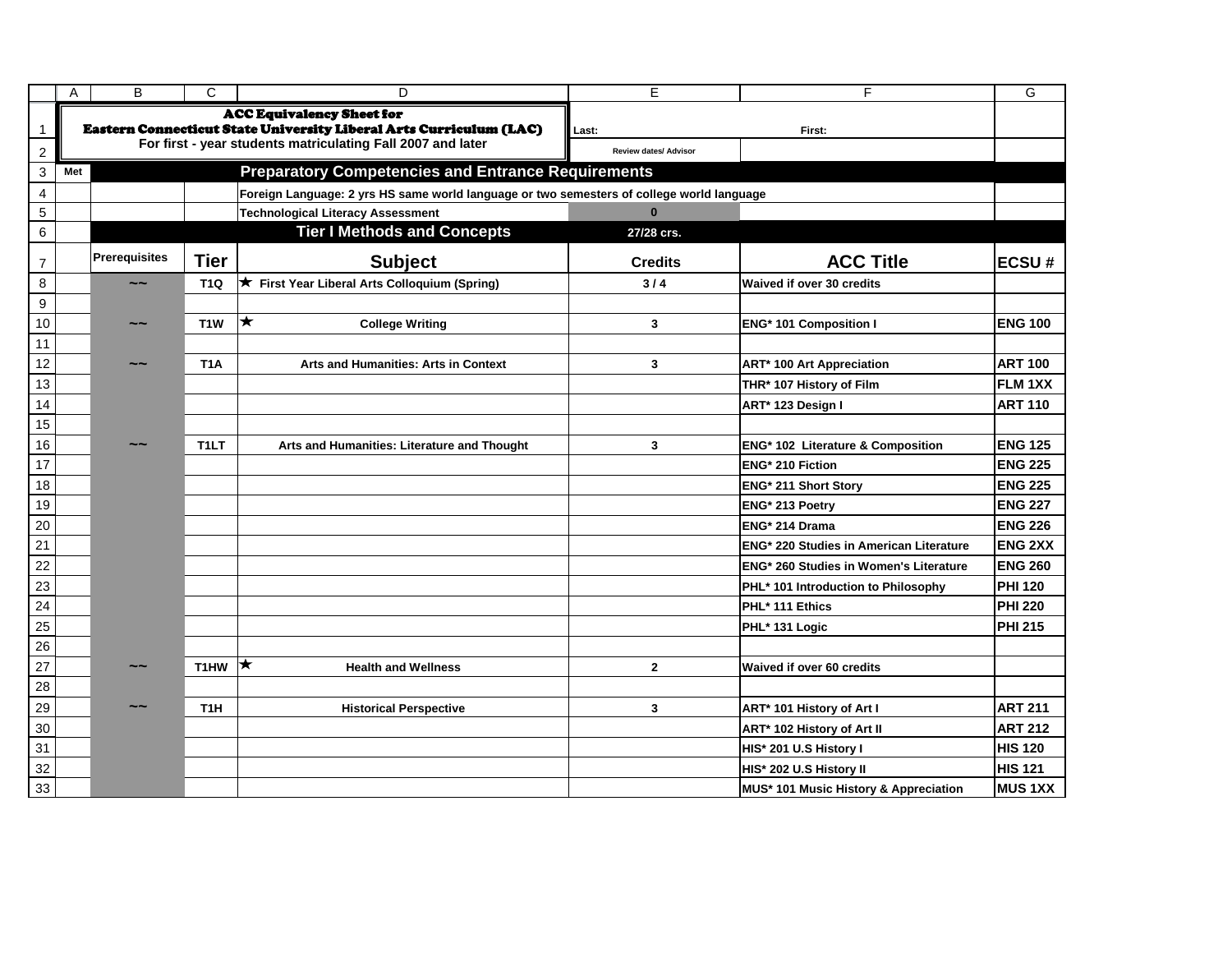|        | Α | B                | C                 | D                                                | E     | F                                             | G              |
|--------|---|------------------|-------------------|--------------------------------------------------|-------|-----------------------------------------------|----------------|
| 34     |   |                  |                   |                                                  |       |                                               |                |
| 35     |   |                  |                   |                                                  |       |                                               |                |
| 36     |   | $\sim$ $\sim$    | T <sub>1</sub> M  | ★<br>Mathematics (must be ABOVE MAT 101)         | 3     | <b>MAT* 186 Precalculus</b>                   | <b>MAT 130</b> |
| 37     |   |                  |                   |                                                  |       | MAT* 254 Calculus I                           | <b>MAT 243</b> |
| 38     |   |                  |                   |                                                  |       | MAT* 146 Math for Liberal Arts                | <b>MAT 135</b> |
| 39     |   |                  |                   |                                                  |       |                                               |                |
| 40     |   | $\sim$ $\sim$    | T <sub>1</sub> NS | $\blacktriangleright$<br><b>Natural Sciences</b> | $3/4$ | AST* 101 Principles of Astronomy              | <b>AST 214</b> |
| 41     |   |                  |                   |                                                  |       | BIO* 211 Anatomy & Physiology I               | <b>BIO 3XX</b> |
| 42     |   |                  |                   |                                                  |       | CHE* 111 Concepts of Chemistry                | <b>CHE 200</b> |
| 43     |   |                  |                   |                                                  |       |                                               |                |
| 44     |   | $\sim$ $\sim$    | T <sub>1</sub> SS | <b>Social Sciences</b>                           | 3     | ANT* 101 Intro to Anthropology                | <b>ANT 1XX</b> |
| 45     |   |                  |                   |                                                  |       | <b>COM* 101 Intro to Mass Communication</b>   | <b>COM 100</b> |
| 46     |   |                  |                   |                                                  |       | <b>ECN* 101 Principles of Macroeconomics</b>  | <b>ECO 200</b> |
| 47     |   |                  |                   |                                                  |       | GEO* 101 Intro to Geography                   | <b>GEO 100</b> |
| 48     |   |                  |                   |                                                  |       | POL* 111 American Government                  | <b>PSC 110</b> |
| 49     |   |                  |                   |                                                  |       | PSY* 111 General Psychology I                 | <b>PSY 100</b> |
| 50     |   |                  |                   |                                                  |       | PSY* 112 General Psychology II                | <b>PSY 1XX</b> |
| 51     |   |                  |                   |                                                  |       | SOC* 101 Principles of Sociology              | <b>SOC 100</b> |
| 52     |   |                  |                   |                                                  |       | SOC* 201 Contemporary Social Issues           | <b>SOC 2XX</b> |
| 53     |   |                  |                   |                                                  |       |                                               |                |
| 54     |   |                  |                   | <b>Tier II Synthesis And Application</b>         | 15/16 |                                               |                |
| 55     |   | T <sub>1</sub> M | T2IT              | <b>Applied Information Technology</b>            | 3     | <b>MAT* 167 Principles of Statistics</b>      | <b>MAT 216</b> |
| 56     |   |                  |                   |                                                  |       | CSC* 205 Visual Basic I                       | <b>CSC 249</b> |
| 57     |   |                  |                   |                                                  |       | CSC* 250 Systems Analysis & Design            | <b>BUS 205</b> |
| 58     |   |                  |                   |                                                  |       | CST <sup>*</sup> 150 Web Design & Development | <b>CSC 215</b> |
| 59     |   |                  |                   |                                                  |       | <b>MAT* 124 Elementary Statistics II</b>      | <b>MAT 1XX</b> |
| 60     |   |                  |                   |                                                  |       |                                               |                |
| 61     |   | T1A or T1LT      | T <sub>2</sub> CE | <b>Arts And Humanities: Creative Expression</b>  | 3     | <b>ART* 110 Basic Drawing</b>                 | <b>ART 202</b> |
| 62     |   |                  |                   |                                                  |       | THR* 110 Acting I                             | <b>THE 272</b> |
| 63     |   |                  |                   |                                                  |       | <b>ENG* 281 Creative Writing</b>              | <b>ENG 205</b> |
| 64     |   |                  |                   |                                                  |       | MUS* 141 Guitar I                             | <b>MUS 118</b> |
| 65     |   |                  |                   |                                                  |       |                                               |                |
|        |   | T1A or T1LT or   |                   |                                                  |       |                                               |                |
| 66     |   | T1H or T1SS      | T <sub>2</sub> CP | <b>Cultural Perspectives</b>                     | 3     | ENG* 255 Black Literature Worldwide           | <b>ENG 2XX</b> |
| 67     |   |                  |                   |                                                  |       | HIS* 101 Western Civilization I               | <b>HIS 230</b> |
| 68     |   |                  |                   |                                                  |       | HIS* 102 Western Civilization II              | <b>HIS 231</b> |
| 69     |   |                  |                   |                                                  |       | HIS* 224 The American Indian                  | <b>ANT 221</b> |
| $70\,$ |   |                  |                   |                                                  |       |                                               |                |